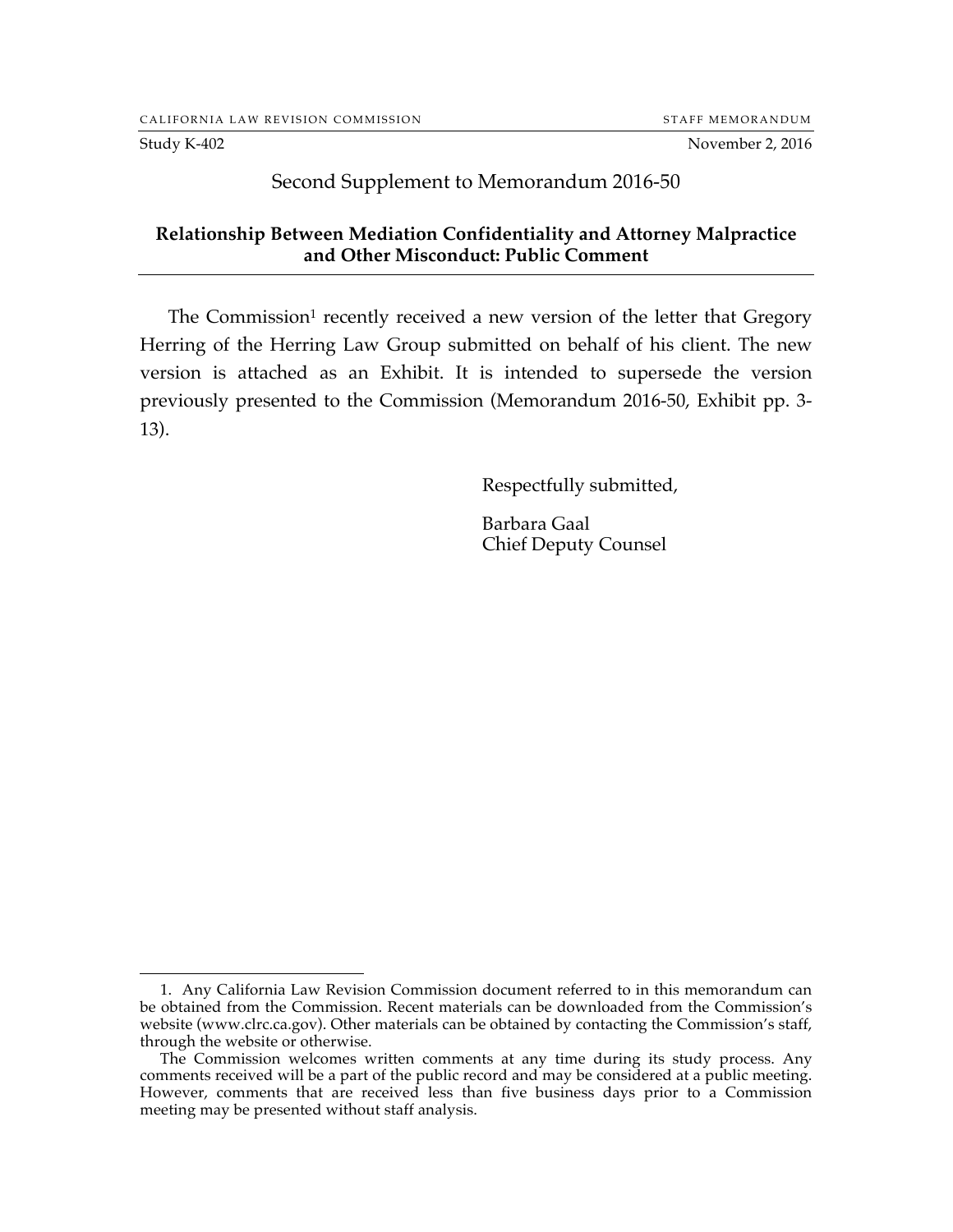Certified Specialist, Family Law, The California Board of Legal Specialization of the State Bar of California

Fellow of the American Academy of Matrimonial Lawyers Fellow of the International Academy of Family Lawyers

Writer's direct email: gherring@theherringlawgroup.com

September 26, 2016

#### **VIA ELECTRONIC MAIL**

Barbara Gaal, Chief Deputy Counsel California Law Revisions Commission 4000 Middlefield Road, Room D-2 Palo Alto, CA 94303 E-Mail: bgaal@clrc.ca.gov

Re: Study K-402 – Mediation Confidentiality **(SECOND AMENDED)**

Dear Ms. Gaal:

**This letter amends and replaces the letters I previously sent you on September 12 and September 14, 2016, and comes after Cassandra Glanville of my office appeared at your September 22, 2016 meeting in Sacramento.** I am requested to communicate concerning mediation confidentiality and the Commission's review of the current law. I write on behalf of a longtime client<sup>1</sup> who has been negatively affected by mediation confidentiality, which she alleges allowed her purported "mediator"<sup>2</sup> to strip her of literally **tens if not hundreds of**  millions of dollars. Our client, Catherine,<sup>3</sup> has been engaged in litigation regarding "mediator misconduct" since her divorce was settled in 2003. Although the facts are compelling,

<sup>1</sup> The views reflected herein are those of my client, whom I began representing after her below state court appeal ran its course in 2006. This focuses on her story. The views herein do not necessarily reflect those of our firm or our individual lawyers.

<sup>2</sup> As discussed below, our client has argued that the subject proceeding was not a "mediation" since the "mediator" was not a "neutral person" (Evid. Code §1115(b)) and for other reasons.

 $3$  Although the facts and information regarding my client's subsequent litigation is in the public record, as requested by the Commission I will refer to my client as **Catherine** (not her true name). I will refer to her former spouse as **John**.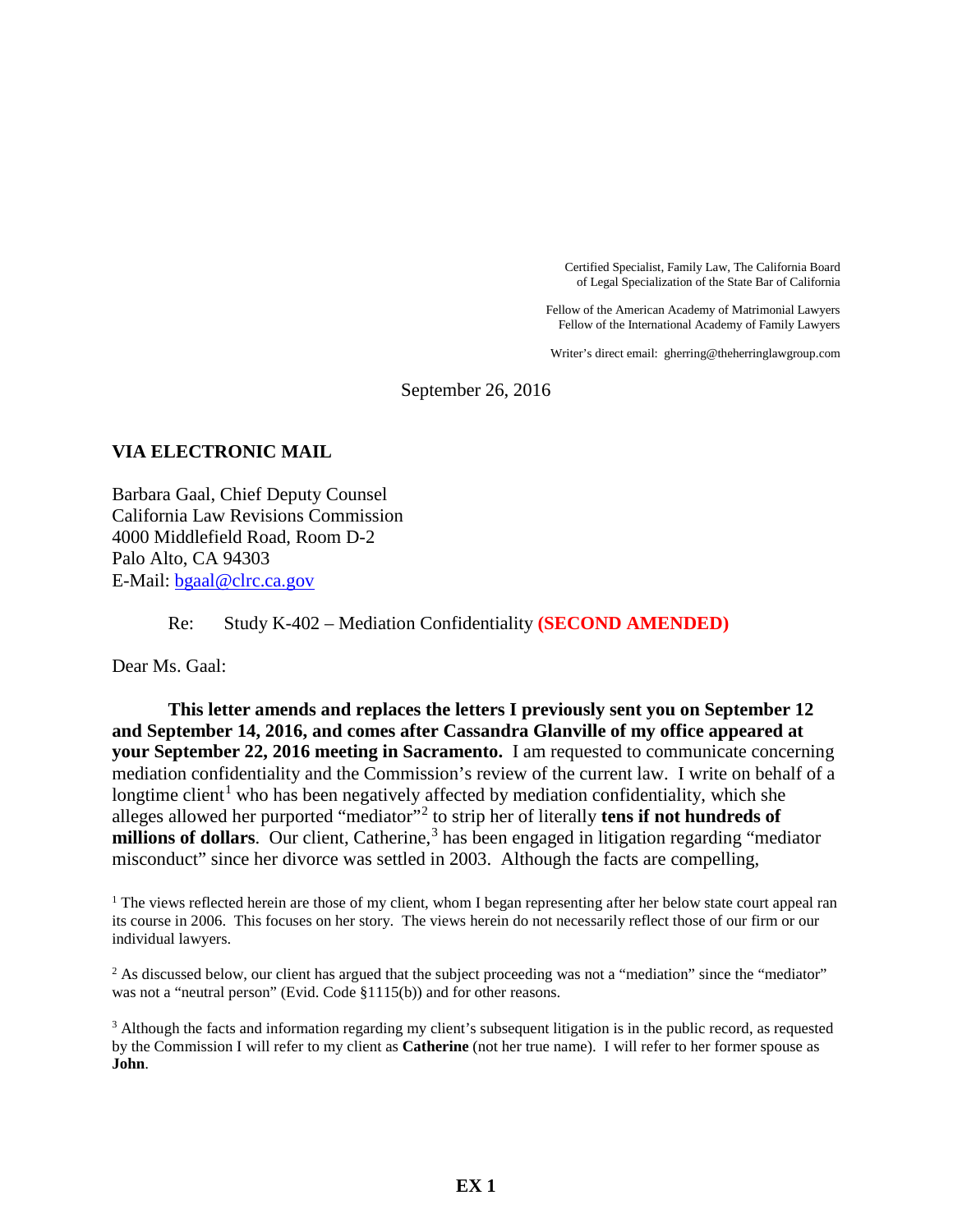

California's mediation laws insulated the parties Catherine claims defrauded her. Hers is a dramatic example, but it is far from the only story of mediation distress and abuse.

We realize that the Commission has focused on mediation confidentiality in relation to attorney misconduct. Catherine's story shows how, under current law, "**mediators**," too, can negligently and even purposely perpetuate wrongdoing under mediation confidentiality. She hopes her experience adds a new aspect to the discussion and encourages reforms.

Catherine advocates for a **notice requirement** prior to any proceeding that might be deemed a "mediation" under Evidence Code section 1115 and thus made subject to the confidentiality provisions of Evidence Code section 1119. She also requests consideration of a **requirement of a mediator's subjective neutrality**. Akin to existing judicial disclosure and disqualification statutes, the reforms we promote would be designed "to ensure public confidence…and to protect the right of litigants to a fair and impartial [process]." (See, e.g., *Peracchi v. Superior Court* (2003) 30 Cal.4th 1245, 1251.) The concepts are further discussed below.

This tells the story of a client, "Catherine,"<sup>4</sup> who believes she saw the "mediation" process permit her purported "mediator" to strip her of tens, if not hundreds, of millions of dollars.<sup>5</sup> It is told from Catherine's perception, and her former husband and her "mediator" dispute her allegations. We do not pretend to re-litigate or adjudicate her respective cases against each of them– forests have already been sacrificed. Similarly, this refrains from analyzing Catherine's potential claims against her prior attorney – she did not find him blameworthy and maybe he was not.

Rather, the point is to add a new perspective to the discussion.

#### A. The "Mediated" Divorce and Later Discovery of Apparent Wrongdoing.

Catherine is the former spouse of John, who created a well-known asset – call it a "widget factory" - during the parties' marriage. They shared a business manager, who was with an accountancy and financial services firm (collectively, the "Firm").

 When the couple's separation appeared imminent, the Firm reached out to Catherine, offering to help divide their estate. What the Firm did not reveal to her in inducing her into the process was that it was aiming for John's lucrative post-divorce financial services business, which could follow if he received the widget factory in the division of assets. The Firm did not

<sup>4</sup> Catherine is not her real name. This also refers to her former spouse as John (not his real name either). I represented Catherine in certain post-dissolution family law matters. I also carefully followed Catherine's civil court litigation discussed herein.

<sup>&</sup>lt;sup>5</sup> As discussed below, Catherine unsuccessfully argued that her settlement proceeding was not a "mediation" since the "mediator" was not a "neutral person" pursuant to Evidence Code section 1115, subdivision (b), and for other reasons.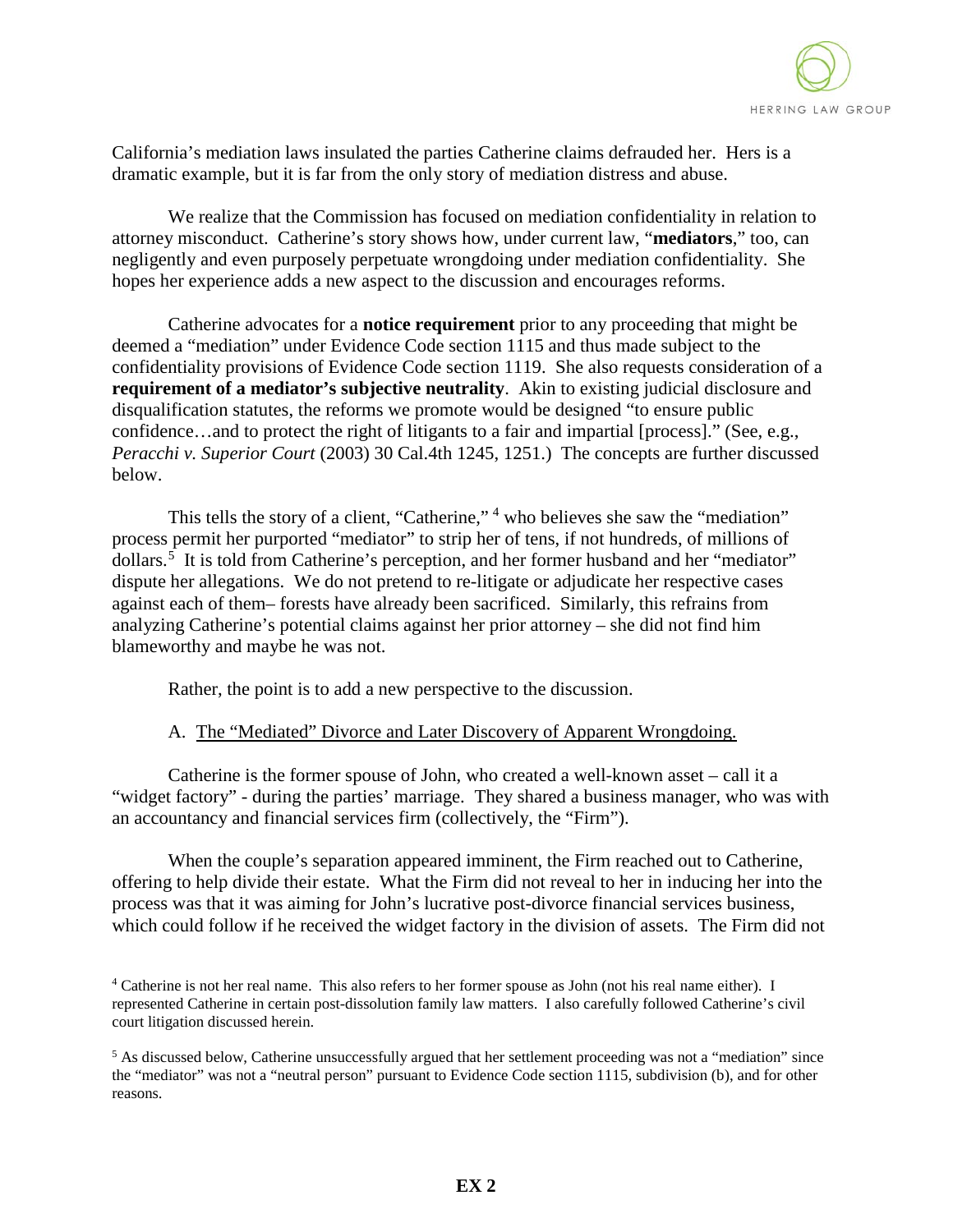

reveal that it felt that the divorce had to be rushed to completion in order for it to begin making its formal pitch to John. Catherine asserts these facts based on some internal Firm emails she was able to obtain after she settled but before her further discovery efforts were terminated by mediation confidentiality as described below.

 Had Catherine been informed of these facts as she now understands them, she would not have agreed to enter into negotiations with the Firm involved. She would not have agreed that the process would be deemed "confidential." As with many litigants, though, Catherine had **no**  clue about the "mediation" chapter of the Evidence Code.<sup>6</sup> She had **no clue** how mediation confidentiality could substantially affect and even harm her.

In the divorce negotiations, the widget factory was valued at **\$8 million**, in keeping with John's representations about its supposedly poor future prospects. Catherine, who felt constant pressure from the Firm to quickly make a deal with minimal due diligence, signed off and was awarded half of this amount (i.e. \$4 million) in the overall division of assets.

Catherine later learned that John gave members of the Firm \$50,000 wristwatches in appreciation for their settlement work.

Only two weeks after Catherine signed the Marital Settlement Agreement ("MSA"), she was shocked to read a press report that John was in negotiations to sell the widget factory for **\$1.6 billion**. Catherine immediately contacted her original attorney regarding her divorce settlement.

 John filed a motion to enforce the MSA as the parties' judgment. Catherine argued that her consent was procured by fraud, and that John failed to disclose the true value of the widget factory. The family law trial court ruled against her, largely based on her lack of admissible evidence. The ruling was upheld on appeal.

### B. Catherine's Subsequent Suit: Mediation Confidentiality Shields the Firm.

 Following the MSA's enforcement, Catherine filed a new lawsuit against the Firm as her remaining source of remedy.

She asserted that there was no "mediation" and thus no mediation confidentiality. Catherine had never been provided any "mediation" disclosures or notices. She never gave any consent, written or otherwise, to "mediation." According to the trial court, her reasoning failed based on the broad definition of "mediation" in Evidence Code section 1115(a): "[m]ediation means a process in which a neutral person or persons facilitate communication between the disputants to assist them in reaching a mutually acceptable agreement."

<sup>&</sup>lt;sup>6</sup> The mediation chapter begins at Evidence Code section 1115.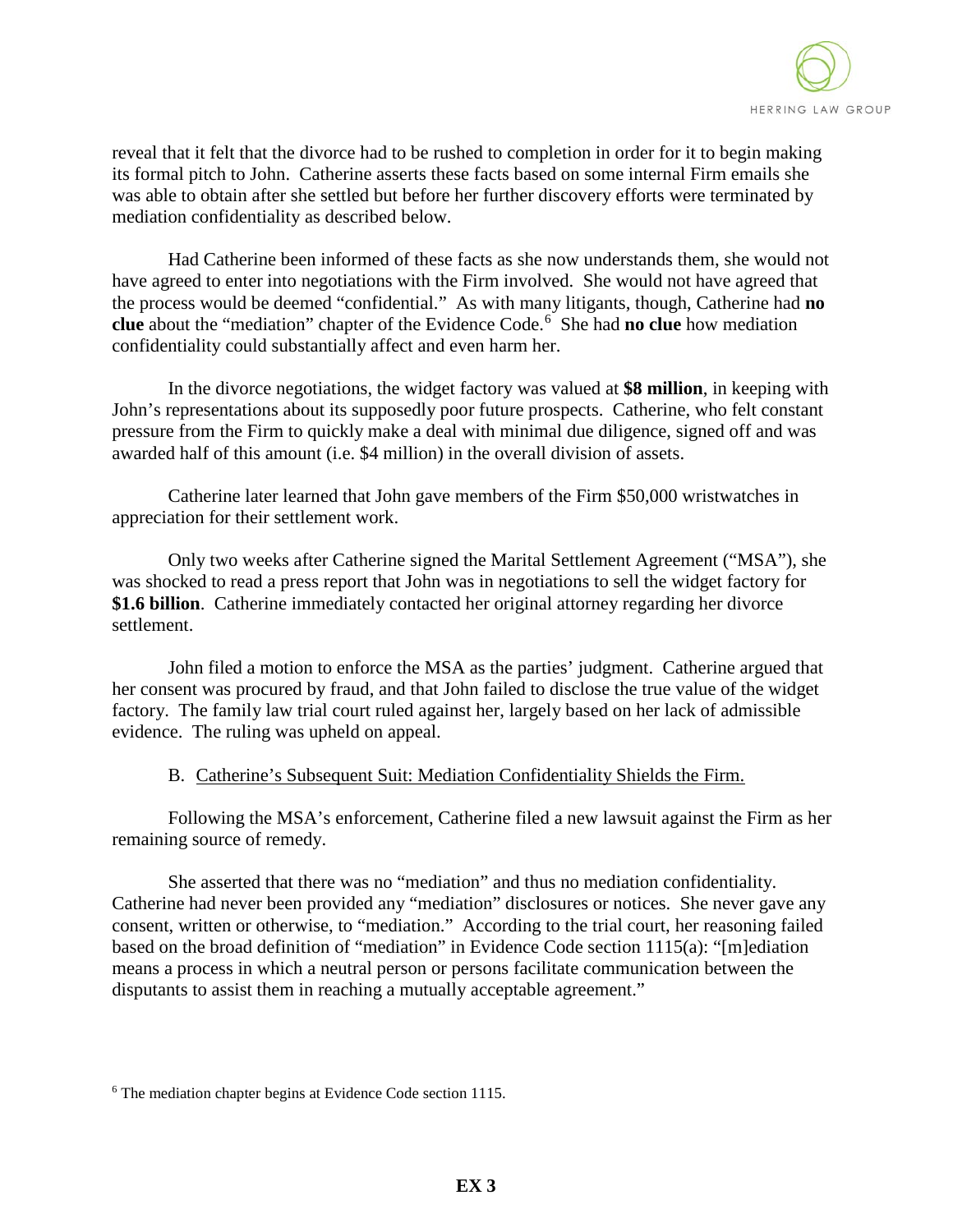

Catherine also argued that there was no "mediation" since the Firm was not "neutral" under the above definition. The term **"neutral person"** as used in section 1115 is not defined in the mediation statutes or in any appellate authority. The trial court researched the statute's legislative history and ruled that **the only "neutrality" required for one to become a mediator is merely one's objective status as a non-party.**<sup>7</sup> It found that, even though the Firm did not act "neutral" in the sense that it was free of bias, "neutral" merely refers to the "intended role of the person in the mediation."

The trial court stated:

**"… [T]here is nothing in the statutory scheme governing the mediation privilege in [the] Evidence Code … that requires a mediator to disclose conflicts of interest such, or, more importantly, that conditions mediation privilege on disclosure of such conflicts, or on the absence of such conflicts."** [Emphasis added.]<sup>8</sup>

It continued:

"Thus, though it may be true that it is good practice that only persons without prior relationships with both sides on a mediation act as a mediator [citations omitted], this is not a condition to mediation privilege …. And, although mediators in court-connected mediation programs must disclose conflicts (Cal. Rules of Court, rule 3.855), **[neutrality] is not a condition to mediation privilege …."** [Emphasis added.]

Based on the foregoing, the Firm successfully asserted mediation confidentiality and prevented Catherine from pursuing meaningful discovery or asserting any claims against the Firm relating to the **actual mediation**.

Catherine further raised a cause of action for fraudulent inducement arising from the Firm's **pre-mediation** deceptions that led her into the process. But the trial court barred these, too, holding "… any alleged harm is based upon what actually occurred at the mediation." As such, mediation confidentiality even blocked her claims of **pre-mediation** wrongdoing. Under this logic, a litigant who might be tricked, coerced or otherwise fraudulently induced into a biased mediation is *ipso facto* crippled from establishing any case.

Compare Catherine's experience to the situation in the recent case, *JAMS Inc. v. Superior Court (Kinsella)* (July 27, 2016, D069862) \_\_\_ Cal.App.4th \_\_\_ http://www.courts.ca.gov/opinions/documents/D069862.PDF, where a party ("Kinsella") in an

<sup>7</sup> Section 1115, subdivision (b) provides, "[m]ediator means a **neutral person** who conducts a mediation." The section also includes assistants as "mediators." (Emphasis added.)

<sup>8</sup> Actually, "[t]he mediation confidentiality statutes **do not** create a 'privilege' in favor of any particular person. [Citations omitted.] … The mediation confidentiality statutes govern only the narrow category of mediation-related communications, but they apply broadly within that category, and are designed to provide maximum protection for the privacy of communications in the mediation context." (*Cassel v. Super. Ct. (Wasserman, et al.*) (2011) 51 Cal.4th 113, 132 (emphasis added).)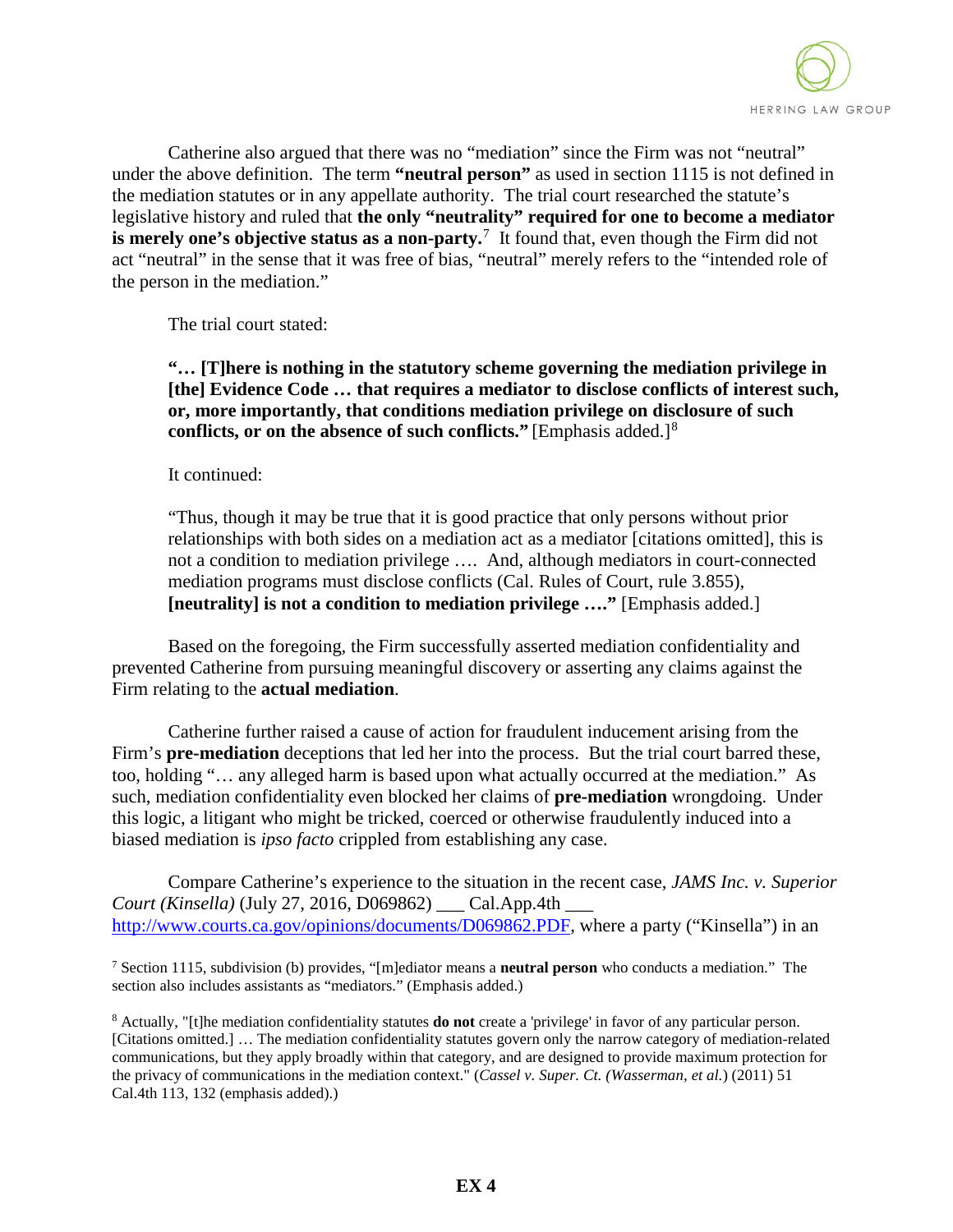

underlying "private trial" setting subsequently sued JAMS and the privately retained judicial officer. Kinsella's claims were based not on the judicial officer's actions in the actual proceeding (which would have been protected under judicial immunity), but on his **pre-trial** reliance on alleged false advertising of the judicial officer's background and qualifications. Kinsella alleged that the false advertising fraudulently induced him to select that particular judicial officer, whom he would not otherwise have chosen. Although it was primarily addressing initial anti-SLAPP issues, the Court allowed Kinsella to maintain his case, indicating in dicta the case's viability if it were to be limited to allegations of wrongdoing arising **before** the trial. (See *JAMS Inc. v. Superior Court (Kinsella), supra*, at \_\_\_ [p. 6].)

Both Catherine's and Kinsella's cases involved Alternative Dispute Resolution ("ADR"). Catherine, who asserted fraudulent inducement in the mediation context, was barred by mediation confidentiality. On the other hand, Kinsella was allowed to proceed because he was in a private trial. Mediation was the difference.

Under mediation confidentiality, Catherine was barred from obtaining and presenting potential evidence toward holding the Firm accountable on any of her claims. It prevented her from even alluding to what occurred during "mediation."<sup>9</sup> Her hands were tied and she had no chance. Ultimately, the Firm escaped through summary judgment.

## **I. Reforms would Protect Litigants, Align with the State's Policy Encouraging ADR and Improve Our Profession's Reputation.**

**The current state of the law legalizes biased mediation,** as mediators who are not neutral and can sway unsophisticated parties into entering unfavorable agreements are permitted to operate. It **misleads** litigants in calling mediators "neutrals" when true "neutrality," as the word is commonly understood, is apparently not required and might not be provided. Because parties are not necessarily provided disclosures or informed of the existence, scope and potential ramifications of mediation confidentiality, **the current paradigm lacks mandatory "informed consent."**<sup>10</sup>

<sup>9</sup> Evidence Code section 1128 makes any reference to a mediation in any later civil proceeding "grounds for vacating or modifying the decision in that proceeding, in whole or in part, and granting a new or further hearing on all or part of the issues, if the reference materially affected the substantial rights of the party requesting relief." (*In re Marriage of Kieturakis* (2006) 138 Cal.App.4th 56, 62, fn. 2.)

<sup>&</sup>lt;sup>10</sup> "Informed consent is vital to the self-determination principle at the heart of mediation. Client decisions must be informed and voluntary." (Hon. Thomas Trent Lewis, Elizabeth Potter Scully & Forrest S. Mosten, *Late Nights and Cancellation Rights: Bolstering Enforceability of Mediated Settlement with a Cooling off Period,* 38 Family Law News 1 (Issue No. 1, 2016), official publication of the California State Bar, Family Law Section.) That article suggested a "cooling off" period for parties to potentially reconsider and revoke agreements made in family law mediations. Based on principles expressed in *Elkins v. Superior Court* (2007) 41 Cal.4th 1337, we, however, disfavor the prospect of differentiated treatment of family law litigants. Moreover, an arbitrary "reconsideration" period of some few days, as suggested by that article, would not have helped Catherine, who learned of the prospective billion dollar deal two weeks after she signed her deal.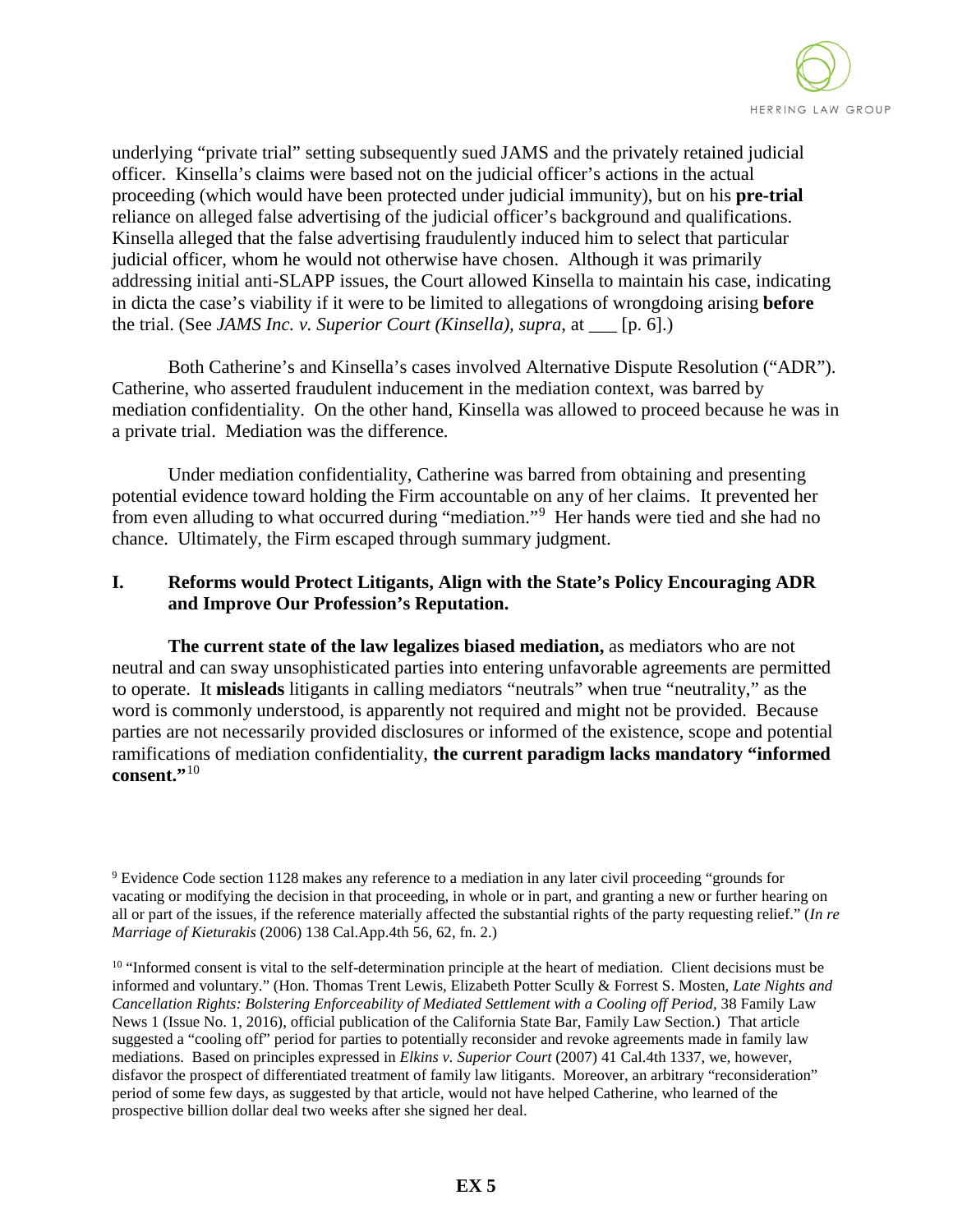

Although it is now commonly understood that informed consent goes to the heart of mediation policy, the legislative history of Evidence Code section 1115 reveals that, in 1996, the Legislature originally considered and rejected a provision incorporating disclosure, conduct, and bias requirements in the mediation statute. The bill's author opposed the provision because, among other issues, the bias disclosure standard ignored the wide variety of mediation situations. They included "peer (student)" disputes, "community-based" mediations and the resolution of neighborhood issues. The bill's author did not want "mediators" in those scenarios burdened with such regulations.

The modern reality, however, is that parties expect their mediators, like judges, to be unbiased and fair. Even represented parties expect mediators to provide opinions on the facts and the law. One of them is often more vulnerable than the other, and they are both conducting what might well be the greatest transaction of their lifetimes while under unusual and great pressures and anxiety. Emotions are often high, reasoning can be impaired and mediators therefore have great sway.

Parties in family law mediations now have the protection of the holding in *In Re Marriage of Lappe* (2014) 232 Cal.App.4th 774. The *Lappe* Court avoided creating an exception to the mediation confidentiality doctrine in finding that disclosures made during mediation under the Family Code's mandate fall outside Evidence Code section 1119. (*Lappe, supra*, at 787.) An aggrieved party would now at least be able to point to those in follow-up litigation against the other party. Depending on the circumstances, that might or might not be helpful.

But *Lappe* is not a panacea. It does not apply to mediations outside of family law. It does not address mediator bias or require pre-mediation conflict disclosures or other notifications to parties. It does not address the disparity that barred Catherine's "fraud in the inducement" claim against the Firm compared to Kinsella's, which was allowed in the private judging context.

Mediation reforms are also needed toward improving our profession's reputation. It is no secret that mediation confidentiality provides attorneys and others with a level of insulation from scrutiny and potential recourse for mistakes and other wrongdoing that is not enjoyed outside the mediation cocoon. Indeed, the LRC has heard public complaints about how the current paradigm undermines California's historical commitment to consumer protections. To the extent that mediation confidentiality, fairly or unfairly but still unarguably, gives the impression of a selfserving firewall against the usual standards of accountability, it is in our collective interest to enhance the public's impression that mediations must be transparent and fair.

Based on the foregoing, we urge the following:

### A. Requirement of Mediator Neutrality.

Evidence Code section 1115(b) ought to be revised to require **true neutrality** of mediators. Its current use of the term "**neutral person**" ought to mean more than "someone with a pulse who is not one of the parties." This should be accompanied by an express assertion of public policy **embracing** disclosure and **rejecting** bias. Even parties in peer disputes,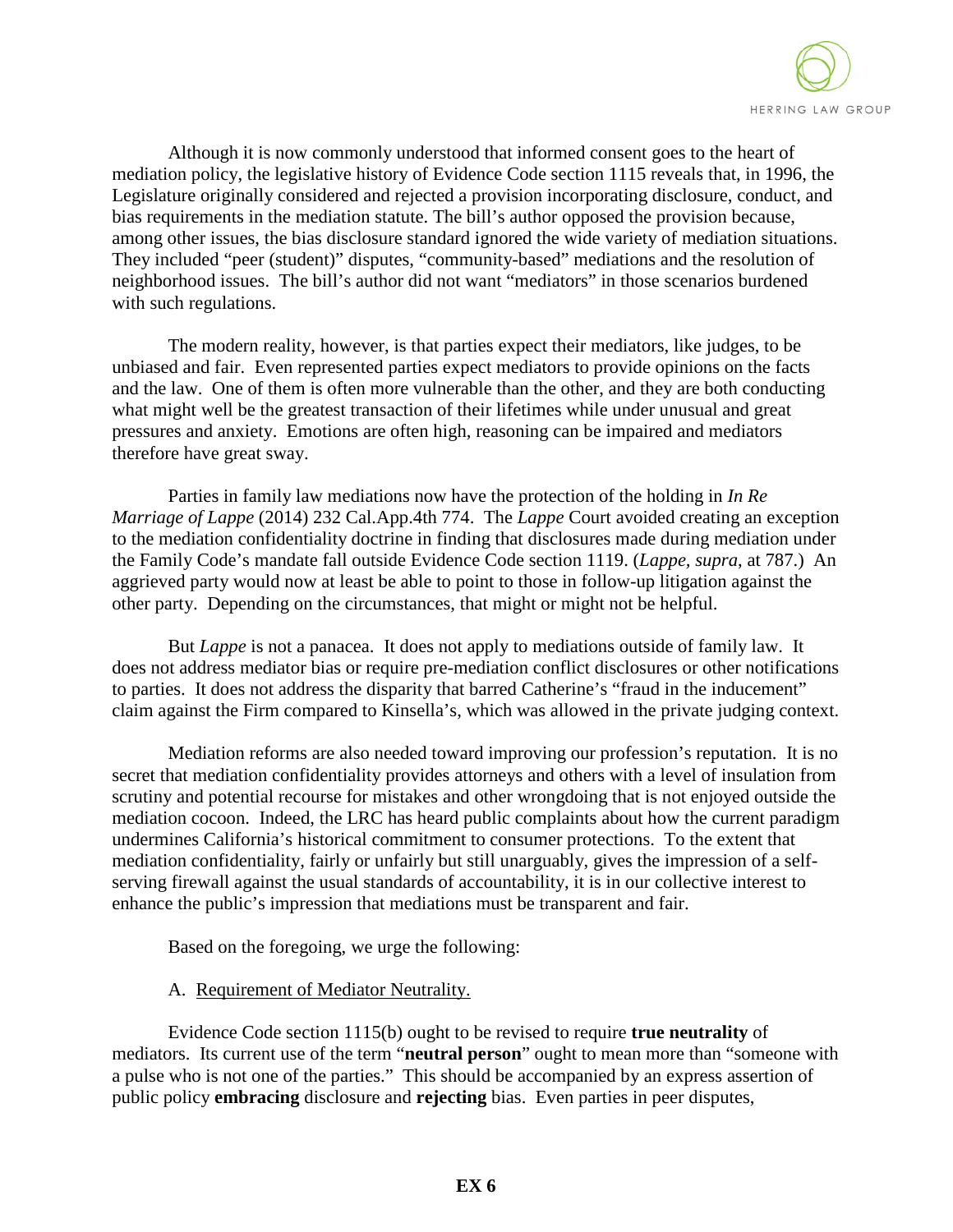

community mediations and neighborhood issues ought to know that, when they turn to a "neutral person" to help with an important dispute, the "neutral" is truly neutral as laypersons understand the term.

Alternatively, the requirement for true neutrality ought to at least apply to all mediations held **in contemplation or resolution of litigation.** There is no longer a compelling rationale for denying a mediator's true neutrality to prospective or actual litigants in order to encourage mediation of other types of disputes. Contrarily, a requirement of true neutrality for litigationrelated mediations would not be expected to dampen enthusiasm for the mediation of other types of disputes.

As the mediator in *In re Marriage of Kieturakis* (2006) 138 Cal.App.4th 56 emphasized (ironically, in arguing **for** mediation confidentiality), "… neutrality [is] the life and breath of mediation. … [A] party must be guaranteed that the mediator is neutral …." (*Kieturakis, supra,* at 68.)

"The job of third parties such as mediators, conciliators and evaluators involves impartiality and neutrality, as does that of a judge, commissioner or referee …." (*Howard v. Drapkin* (1990) 222 Cal.App.3d 843, 860.)

*Rossco Holdings v. Bank of America* (2007) 149 Cal.App.4th 1353 described a standard for determining whether an arbitration was biased: "[w]hether [a] person aware of the facts might reasonably entertain a doubt that the [arbitrators] would be able to be impartial." (*Id.* at 1367.) The same standard could apply to mediations, too.

### B. Requirement of Disclosures, Notifications and Options.

The law should be revised to require the pre-mediation presentation to parties of mandatory **written conflicts disclosures** that identify all of a mediator's existing as well as reasonably foreseeable future involvement with either party.<sup>11</sup> The disclosures should have to be updated through the mediation's termination.

The recent case, *Hayward v. Superior Court (Osuch)* (Aug. 3, 2016, A144823) \_\_\_ Cal.App.4th  $\langle \text{http://www.courts.ca.gov/opinions/documents/A144823.PDF}\rangle$ , emphasized the importance of written disclosures in the circumstances of "private judging." As participants reasonably expect mediators to also be truly neutral, the retention of mediators is analogous to that of private judges. The *Hayward* Opinion explained:

<sup>&</sup>lt;sup>11</sup> For instance, canon  $6D(5)(a)$  of the California Code of Judicial Ethics provides that in "all proceedings" temporary judges must "disclose in writing or on the record information as required by law, or information that is reasonably relevant to the question of disqualification under canon 6D(3), including personal or professional relationships known to the temporary judge…that he or she or his or her law firm has had with a party, lawyer, or law firm in the current proceeding, even though the temporary judge…concludes that there is no actual basis for disqualification." We advocate this for mediators, too.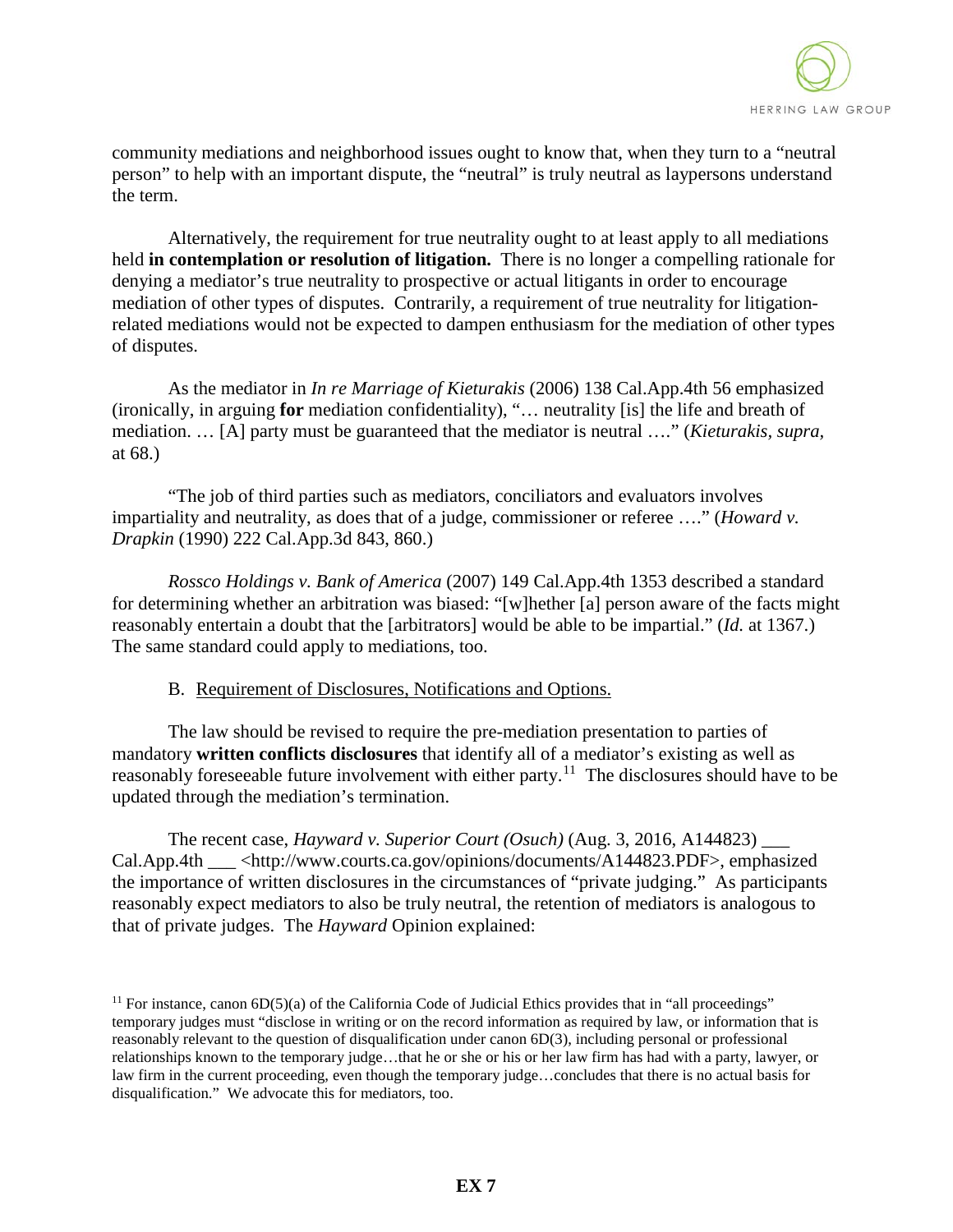

"Although disclosure may be onerous, matrimonial practitioners (and others who frequently participate in the…process) have a greater interest in assiduous disclosure than they may realize. … [T]he use by the 'small and collegial' family law bar 'of our friends, colleagues, and prior opposing counsel as private judges unwittingly exposes all of us, as a community and as individuals, to potential liability for violations of the various ethical canons, claims of cronyism, allegations of bias, complaints of self-dealing, and malpractice law suits. I believe that we are well intentioned, but I also believe the problems related to the inter-relationships of our bar in this way have been 'underdiscussed' and 'under-examined.'" *(Id.* at \_\_ [p. 39]*,* quoting Hersh, *Ethical Considerations in Appointing our Colleagues as Private Judge,* 31 Family Law News 31 (Issue No. 4, 2009), official publication of the California State Bar, Family Law Section.)

 The law should be revised to also require the pre-mediation presentation to parties of **written notifications** that inform them of the existence, scope and potential ramifications of mediation confidentiality. Parties should be warned that, under that doctrine, post-settlement discoveries of misrepresentations, omissions, or fraud that might have been committed prior to or in mediation could be impossible to investigate or rectify.

Parties should be presented with an express **option to waive confidentiality.** As the LRC has heard, New York, for instance, generally lacks mediation confidentiality and the sky has not fallen in the Empire State. In this manner, mediation confidentiality would become a real point of consideration rather than a tacit and apparently unavoidable expectation of the ADR "system." It would hurt **no one** to provide parties the opportunity to make an educated choice; rather, **choice would be good**.

The above written disclosures, notifications and options could be presented through the creation of mandatory Judicial Council forms.

**The above proposals would serve the interests of justice, while still maintaining the public policy favoring mediation and other alternative dispute resolution mechanisms.** Both sides of the confidentiality debate seem to agree that the number of legal malpractice suits arising out of mediations-gone-bad is likely to continue to be very small. So, the burden on mediators would likely be minimal. Catherine believes that this burden would be outweighed by policies against unjust results arising from (1) ignorant participants or (2) biased mediators.

### **IV. Conclusion.**

A well-respected California family law judge recently privately emphasized,

"[T]he fact is that anyone can hold themselves out as a family law mediator regardless of skill, training and expertise. … Lawyers are bound by lawyer ethics, but former auto mechanics holding themselves out as family law mediators are not held to any specific ethics."